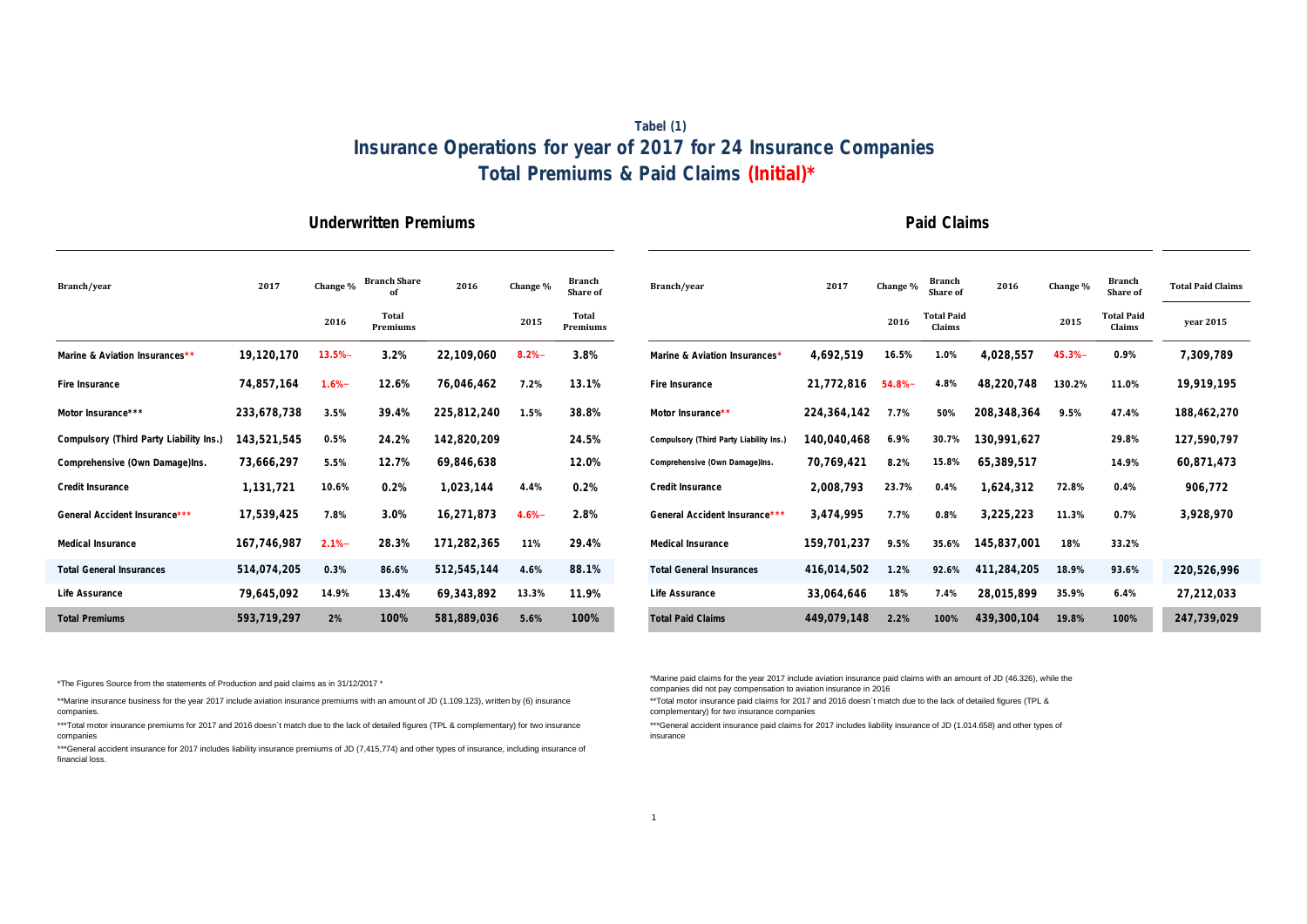### **According to Insurance Branches and the Company's Share of the Total Market Premiums Table (2) Underwritten Premiums for 24 Insurance Companies (Initial) for the year 2017**

Tbl. 1-2

|                                       | <b>Marine</b> |                      | <b>Aviation</b> |           |           | <b>Marine + Aviation</b> | Fire & Other                     |                         |           | Liability | <b>Other Branches</b> |           |           | <b>Credit</b> |                                | Motor       |                    |            |
|---------------------------------------|---------------|----------------------|-----------------|-----------|-----------|--------------------------|----------------------------------|-------------------------|-----------|-----------|-----------------------|-----------|-----------|---------------|--------------------------------|-------------|--------------------|------------|
| <b>Companies</b>                      |               |                      |                 |           |           |                          |                                  | <b>Property Damages</b> |           |           |                       |           |           |               | <b>Compulsory (Third Party</b> |             | Comprehensive (Own |            |
|                                       | 2017          | 2016                 | 2017            | 2016      | 2017      | 2016                     | 2017                             | 2016                    | 2017      | 2016      | 2017                  | 2016      | 2017      | 2016          | 2017                           | 2016        | 2017               | 2016       |
| 1 Jordan Insurance                    | 1,786,709     | 1,405,803            |                 |           | 1.786.709 | 1.405.803                | 14,971,963 15,393,736            |                         | 889.112   | 1,013,656 | 277,055               | 363,871   |           |               | 7,730,837                      | 8,435,295   | 8,323,016          | 9,232,534  |
| 2 Middle East Insurance               | 5, 155, 461   | 5,490,114            | 225,853         | 241,827   | 5,381,314 | 5,731,941                | 10,284,361                       | 9,874,617               | 888,950   | 954,962   | 179,443               | 200,811   |           |               | 7,466,128                      | 7,861,399   | 5,591,811          | 5,476,732  |
| 3 National Insurance                  | 949,285       | 852,764              |                 |           | 949,285   | 852,764                  | 3,279,878                        | 2,778,684               | 72,247    | 224,067   |                       |           |           |               | 7,442,332                      | 7,454,476   | 3,683,850          | 2,630,119  |
| 4 United Insurance                    | 375,553       | 377,819              | 6,752           | 118,151   | 382,305   | 495,970                  | 2,382,599                        | 2,007,733               | 219,670   | 158,846   | 74,066                | 101,378   |           |               | 7,739,078                      | 8,433,946   | 3,733,778          | 3,607,107  |
| 5 Al Manara Insurance                 | 167,302       | 123,144              |                 | 7,100     | 167,302   | 130,244                  | 1,195,342                        | 1,019,002               | 367,255   | 418,177   | 76,117                | 104,365   |           |               | 5,405,881                      | 5,001,066   | 1,448,827          | 1,073,013  |
| 6 Arabia Insurance-Jordan             | 669,151       | 839,334              |                 |           | 669,151   | 839,334                  | 2,047,600                        | 1,814,609               | 138,064   | 69,791    | 668,674               | 617,090   | 224,765   | 277,928       | 7,984,580                      | 8,264,530   | 3,744,810          | 2,792,629  |
| 7 Jerusalem Insurance                 | 1,064,828     | 1,125,203            |                 |           | 1,064,828 | 1,125,203                | 2,624,261                        | 1,404,102               | 180,302   | 158,062   | 27,318                | 76,593    |           |               | 7,474,489                      | 8,090,244   | 4,405,422          | 4,236,435  |
| 8 Al-Nisr Al-Arabi Insurance          | 400,234       | 414,349              |                 |           | 400,234   | 414,349                  | 2,665,587                        | 2,522,132               | 639,065   | 655,525   | 224,921               | 250,746   |           |               |                                |             |                    |            |
| 9 Jordan French Insurance             | 1,017,304     | 1.013.594            | 524,400         | 805.134   | 1.541.704 | 1.818.728                | 2.335.093                        | 2.133.259               | 83,069    | 82,835    | 260,632               | 226,689   | 763,730   | 604,254       | 7,639,488                      | 8,573,895   | 3,997,949          | 3,957,014  |
| 10 Arab Union International Ins.      | 42,243        | 83,861               |                 |           | 42,243    | 83,861                   | 42,908                           | 142,556                 | 2,194     | 10,383    | 82,381                | $118 -$   |           |               | 6,585,298                      | 4,090,021   | 581,990            | 2,269,749  |
| 11 Delta Insurance                    | 428,228       | 452,538              |                 |           | 428,228   | 452,538                  | 2,080,835                        | 2,186,805               | 201,468   | 264,579   | 82,426                | 105,058   | 100,502   | 104,558       | 6,871,161                      | 7,725,113   | 1,486,807          | 1,480,517  |
| 12 Jordan Emirates Insurance          | 27,604        | 34,228               |                 |           | 27,604    | 34,228                   | 157,240                          | 204,908                 | 31,194    | 40,160    | 34,498                | 34,349    |           |               | 3,529,740                      | 4,102,873   | 3,288,987          | 2,908,670  |
| 13 Holy Land Insurance                | 7.578         | 7,371                |                 |           | 7.578     | 7,371                    | 310,303                          | 322,221                 | 44,298    | 46,703    |                       |           |           |               | 9,035,389                      | 6,178,821   | 696,140            | 668,377    |
| 14 Arab Life & Accidents Ins.         | 278,622       | 378,893              |                 |           | 278,622   | 378,893                  | 1,236,133                        | 1,453,266               | 31,167    | 62,079    | 133,275               | 101,084   |           |               | 8.566.328                      | 8,929,292   | 4,258,074          | 3,878,901  |
| 15 Philadelphia Insurance             | 11,188        | 17,474               |                 |           | 11,188    | 17,474                   | 88,494                           | 70,688                  | 4,947     | 2,422     | 6,712                 | 4,286     |           |               | n.a                            | n.a         | n.a                | n.a        |
| 16 MetLife                            |               |                      |                 |           | $\theta$  | $\bf{0}$                 |                                  |                         |           |           | 1,959,356             | 1,290,057 |           |               |                                |             |                    |            |
| .Jordan International Ins<br>(Newton) | 1,508,697     | 1,328,135            | 93,378          | 84,078    | 1,602,075 | 1,412,213                | 2,580,801                        | 3,406,503               | 1,569,569 | 456,397   |                       |           |           |               |                                |             |                    |            |
| 18 Euro Arab Insurance Group          | 502,262       | 515,643              |                 |           | 502,262   | 515,643                  | 1,121,478                        | 1,021,047               | 344,000   | 281,853   | 170,476               | 138,683   |           |               | 8,211,089                      | 8,537,205   | 3,819,586          | 3,698,186  |
| 19 Islamic Insurance                  | 785,296       | 752,375              |                 |           | 785,296   | 752,375                  | 1,699,512                        | 1,661,955               |           |           | 704,912               | 592,781   |           |               | 7,038,694                      | 7,538,505   | 2,135,311          | 2,134,766  |
| 20 Arab Assurers                      | 106,993       | 195,846              |                 |           | 106,993   | 195,846                  | 475,450                          | 507,425                 | 53,113    | 30,066    | 145,915               | 137,959   | 42,724    | 36,404        | 8,136,479                      | 6,210,974   | 2,480,661          | 1,706,883  |
| 21 Arab Jordanian Ins. Group          | 302,007       | 329,865              |                 |           | 302,007   | 329,865                  | 1,231,346                        | 1,301,790               |           |           | 209,142               | 228,301   |           |               | n.a                            | n.a         | n.a                | n.a        |
| 22 Arab Orient Insurance (gig)        | 739,336       | 2,769,790            | 16,733          | 54,818    | 756,069   | 2,824,608                | 10,495,965                       | 11,930,984              | 922.626   | 1,040,457 | 3,071,990             | 3,101,016 |           |               | 11,692,676                     | 11,938,773  | 13,136,235         | 12,474,135 |
| 23 MEDGULF Insurance                  | 566,286       | 732,940              |                 |           | 566,286   | 732,940                  | 2,659,112                        | 2,364,258               | 153,630   | 132,028   | 50,120                | 25,135    |           |               | 6,676,635                      | 6,527,797   | 4,006,331          | 3,745,547  |
| 24 SOLIDARITY-First Insurance         | 1.118.880     | 1.306.787            | 242,007         | 250,082   | 1.360,887 | 1.556.869                | 8.890.903                        | 10.524.182              | 579.834   | 728,321   | 1.684.222             | 1,740,370 |           |               | 8,295,243                      | 8,925,984   | 2,846,712          | 1,875,324  |
| <b>Total</b>                          | 18,011,047    | 20,547,870 1,109,123 |                 | 1,561,190 |           |                          | 19,120,170 22,109,060 74,857,164 | 76,046,462              | 7,415,774 | 6,831,369 | 10,123,651            | 9,440,504 | 1,131,721 | 1,023,144     | 143,521,545                    | 142,820,209 | 73,666,297         | 69,846,638 |

\* **The Figures Source from the statements of Production and claims for 2017**

**2**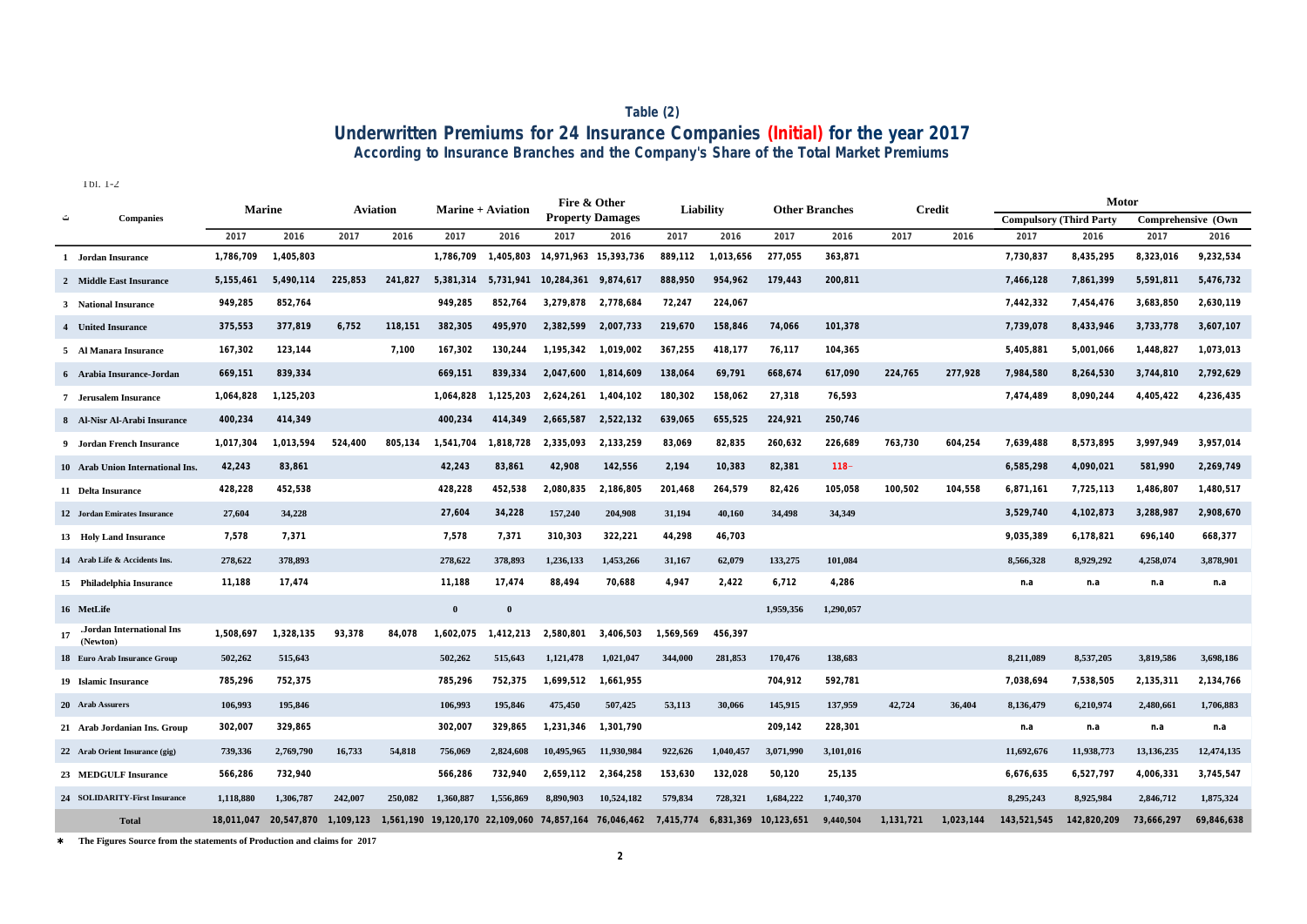### **According to Insurance Branches and the Company's Share of the Total Market Premiums Table (2) Underwritten Premiums for 24 Insurance Companies (Initial) for the year 2017**

Tbl. 2-2

|   |                                          | <b>Total Motor</b><br>Compulsory+Comprehensiv |                |              | Medical     |                      | Non Life Ins.           | Life       |              | Gross Underwritten Premiums |             |       | Markets Share % |  |
|---|------------------------------------------|-----------------------------------------------|----------------|--------------|-------------|----------------------|-------------------------|------------|--------------|-----------------------------|-------------|-------|-----------------|--|
| ت | <b>Companies</b>                         |                                               |                |              |             | (General Insurances) |                         |            |              |                             |             |       |                 |  |
|   |                                          | 2017                                          | 2016           | 2017         | 2016        | 2017                 | 2016                    | 2017       | 2016         | 2017                        | 2016        | 2017  | 2016            |  |
|   | 1 Jordan Insurance                       | 16,053,853                                    | 17,667,829     | 9,316,536    | 7,390,458   | 43,295,228           | 43,235,353              | 20,476,053 | 17,367,301   | 63,771,281                  | 60,602,654  | 10.74 | 10.41           |  |
|   | 2 Middle East Insurance                  | 13,057,939                                    | 13,338,131     | 6,320,737    | 5,574,134   | 36, 112, 744         | 35,674,596              | 5,065,773  | 4,414,487    | 41, 178, 517                | 40,089,083  | 6.94  | 6.89            |  |
|   | 3 National Insurance                     | 11,126,182                                    | 10,084,595     | 5,134,743    | 4,523,637   | 20,562,335           | 18,463,747              | 511,702    | 358,713      | 21,074,037                  | 18,822,460  | 3.55  | 3.23            |  |
|   | 4 United Insurance                       | 11,472,856                                    | 12,041,053     | 6,215,497    | 7,166,521   | 20,746,993           | 21,971,501              | 941,680    | 1,063,030    | 21,688,673                  | 23,034,531  | 3.65  | 3.96            |  |
|   | 5 Al Manara Insurance                    | 6,854,708                                     | 6,074,079      | 1,139,141    | 545,199     | 9,799,865            | 8,291,066               |            |              | 9,799,865                   | 8,291,066   | 1.65  | 1.42            |  |
|   | 6 Arabia Insurance-Jordan                | 11,729,390                                    | 11,057,159     | 3,540,466    | 2,710,699   | 19,018,110           | 17,386,610              | 2,285,426  | 2,099,434    | 21,303,536                  | 19,486,044  | 3.59  | 3.35            |  |
|   | 7 Jerusalem Insurance                    | 11,879,911                                    | 12,326,679     | 2,634,948    | 1,619,532   | 18,411,568           | 16,710,171              | 74,146     | 73,765       | 18,485,714                  | 16,783,936  | 3.11  | 2.88            |  |
|   | 8 Al-Nisr Al-Arabi Insurance             | $\circ$                                       | $\overline{0}$ | 12,628,009   | 10,508,728  | 16,557,816           | 14,351,480              | 18,082,807 | 16,261,849   | 34,640,623                  | 30,613,329  | 5.83  | 5.26            |  |
|   | 9 Jordan French Insurance                | 11,637,437                                    | 12,530,909     | 9,246,704    | 7,721,786   | 25,868,369           | 25,118,460              | 1,588,420  | 1,406,327    | 27,456,789                  | 26,524,787  | 4.62  | 4.56            |  |
|   | 10 Arab Union International Ins.         | 7,167,288                                     | 6,359,770      | 174,246      | 963,818     | 7,511,260            | 7,560,270               |            |              | 7,511,260                   | 7,560,270   | 1.27  | 1.30            |  |
|   | 11 Delta Insurance                       | 8,357,968                                     | 9,205,630      | 1,405,632    | 1,740,645   | 12,657,059           | 14,059,813              | 168,644    | 70,740       | 12,825,703                  | 14,130,553  | 2.16  | 2.43            |  |
|   | 12 Jordan Emirates Insurance             | 6,818,727                                     | 7,011,543      | 601,541      | 401,587     | 7,670,804            | 7,726,775               |            |              | 7,670,804                   | 7,726,775   | 1.29  | 1.33            |  |
|   | 13 Holy Land Insurance                   | 9,731,529                                     | 6,847,198      |              |             | 10,093,708           | 7,223,493               |            |              | 10,093,708                  | 7,223,493   | 1.70  | 1.24            |  |
|   | 14 Arab Life & Accidents Ins.            | 12,824,402                                    | 12,808,193     | 1,833,247    | 3,601,359   | 16,336,846           | 18,404,874              | 1,220,995  | 1,306,927    | 17,557,841                  | 19,711,801  | 2.96  | 3.39            |  |
|   | 15 Philadelphia Insurance                | 7,562,758                                     | 4,698,118      | 838,141      | 623,765     | 8,512,240            | 5,416,753               |            |              | 8,512,240                   | 5,416,753   | 1.43  | 0.93            |  |
|   | 16 MetLife                               | $\mathbf{0}$                                  | $\circ$        | 3,260,218    | 3,719,464   | 5,219,574            | 5,009,521               | 18,584,339 | 15,458,770   | 23,803,913                  | 20,468,291  | 4.01  | 3.52            |  |
|   | 17 Jordan International Ins.<br>(Newton) | $\circ$                                       | $\circ$        | 12,287,513   | 14,140,023  | 18,039,958           | 19,415,136              | 1,133,764  | 1,005,928    | 19, 173, 722                | 20,421,064  | 3.23  | 3.51            |  |
|   | 18 Euro Arab Insurance Group             | 12,030,675                                    | 12,235,391     | 6,934,725    | 4,744,509   | 21,103,616           | 18,937,126              | 1,656,617  | 1,358,304    | 22,760,233                  | 20,295,430  | 3.83  | 3.49            |  |
|   | 19 Islamic Insurance                     | 9,174,005                                     | 9,673,271      | 5,787,989    | 5,483,381   | 18, 151, 714         | 18, 163, 763            | 5,323,930  | 4,839,062    | 23,475,644                  | 23,002,825  | 3.95  | 3.95            |  |
|   | 20 Arab Assurers                         | 10,617,140                                    | 7,917,857      | 1,350,280    | 1,292,286   | 12,791,615           | 10,117,843              |            |              | 12,791,615                  | 10,117,843  | 2.15  | 1.74            |  |
|   | 21 Arab Jordanian Ins. Group             | 8,928,138                                     | 8,447,275      | 3,546,687    | 3,701,899   | 14,217,320           | 14,009,130              | 306,527    | 544,728      | 14,523,847                  | 14,553,858  | 2.45  | 2.50            |  |
|   | 22 Arab Orient Insurance (gig)           | 24,828,911                                    | 24,412,908     | 55, 351, 793 | 66,895,086  | 95,427,354           | 110,205,059             |            |              | 95,427,354                  | 110,205,059 | 16.07 | 18.94           |  |
|   | 23 MEDGULF Insurance                     | 10,682,966                                    | 10,273,344     | 4,444,860    | 5,273,065   | 18,556,974           | 18,800,770              |            |              | 18,556,974                  | 18,800,770  | 3.13  | 3.23            |  |
|   | 24 SOLIDARITY-First Insurance            | 11, 141, 955                                  | 10,801,308     | 13,753,334   | 10.940.784  | 37.411.135           | 36,291,834              | 2.224.269  | 1.714.527    | 39.635.404                  | 38.006.361  | 6.68  | 6.53            |  |
|   | <b>Total</b>                             | 233,678,738                                   | 225,812,240    | 167,746,987  | 171,282,365 |                      | 514,074,205 512,545,144 | 79,645,092 | 69, 343, 892 | 593,719,297                 | 581,889,036 | 100   | 100             |  |

\* **The General Insurances figures include the Personal Accidents Insurance premiums.**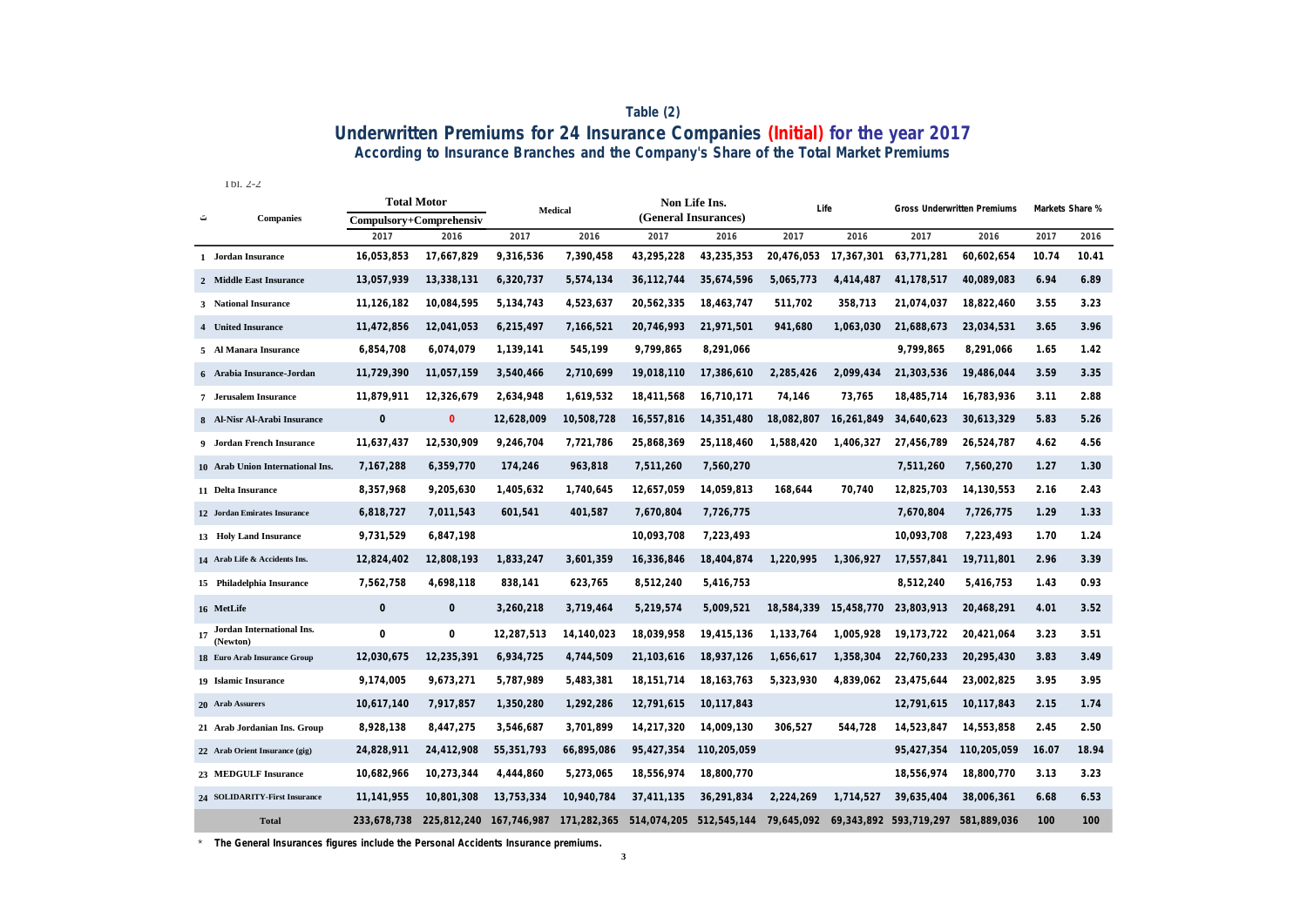## **Table (3) Paid Claims for 24 Insurance Companies (Initial) for the year 2017 According to Insurance Branches and the Company's Share of the Total Market Paid Claims**

**(JD)**

Tbl. 1-2

| <b>Marine</b>                                       |           |           | <b>Aviation</b> |      | <b>Marine + Aviation</b> |              | Fire & Other |                         | Liability |                | <b>Other Branches</b> |           | <b>Credit</b> |           | <b>Motor</b> |                          |               |            |
|-----------------------------------------------------|-----------|-----------|-----------------|------|--------------------------|--------------|--------------|-------------------------|-----------|----------------|-----------------------|-----------|---------------|-----------|--------------|--------------------------|---------------|------------|
| <b>Companies</b><br>ت                               |           |           |                 |      |                          |              |              | <b>Property Damages</b> |           |                |                       |           |               |           |              | <b>Compulsory (Third</b> | Comprehensive |            |
|                                                     | 2017      | 2016      | 2017            | 2016 | 2017                     | 2016         | 2017         | 2016                    | 2017      | 2016           | 2017                  | 2016      | 2017          | 2016      | 2017         | 2016                     | 2017          | 2016       |
| 1 Jordan Insurance                                  | 534,910   | 292,083   |                 |      | 534,910                  | 292,083      | 2,110,135    | 5,357,808               | 38,117    | 205,903        | 66,497                | 267,015   |               |           | 10,308,901   | 10,099,864               | 9,962,886     | 8,554,610  |
| 2 Middle East Insurance                             | 197,739   | 812,857   | 12,482          |      | 210,221                  | 812,857      | 1,198,528    | 11,608,171              | 15,855    | 77,541         | 195,373               | 78,119    |               |           | 8,202,698    | 7,711,492                | 4,979,363     | 4,341,094  |
| <b>3</b> National Insurance                         | 227,504   | 314,170   |                 |      | 227,504                  | 314,170      | 341,490      | 1,186,381               | 34,835    | 148,688        |                       |           |               |           | 7,928,394    | 7,830,573                | 3,737,967     | 3,471,043  |
| 4 United Insurance                                  | 38,159    | 63,661    |                 |      | 38,159                   | 63,661       | 435,035      | 458,720                 | 8,928     | 7,052          | 8,014                 | 3,414     |               |           | 5,779,274    | 6,376,995                | 2,297,647     | 2,486,972  |
| 5 Al Manara Insurance                               | 82,802    | 21,020    |                 |      | 82,802                   | 21,020       | 592,871      | 2,880,834               | 8,544     | 1,335          | 17,897                | 1,169     |               |           | 5,796,191    | 5,541,204                | 1,611,426     | 1,431,470  |
| 6 Arabia Insurance-Jordan                           | 46,032    | 133,577   |                 |      | 46,032                   | 133,577      | 127,710      | 45,561                  | 53,744    | 14,153         | 26.303                | 69,225    | 607.450       | 440,709   | 7,702,442    | 7,292,674                | 3,053,974     | 2,051,982  |
| 7 Jerusalem Insurance                               | 315,332   | 167,443   |                 |      | 315,332                  | 167,443      | 475,648      | 1,910,910               | 4,474     | 55,156         | 8,211                 | 4,487     |               |           | 8,827,829    | 7,271,529                | 3,378,654     | 3,063,787  |
| 8 Al-Nisr Al-Arabi Insurance                        | 112,775   | 364,307   |                 |      | 112,775                  | 364,307      | 282,171      | 6,226,329               | 41,568    | 17,711         | 57,452                | 33,346    |               |           | 102,173      | 265,368                  | 25,068        | 71,387     |
| <b>9</b> Jordan French Insurance                    | 607,335   | 41,983    |                 |      | 607,335                  | 41,983       | 1,161,162    | 1,267,535               | 78,770    | 140,388        | 26,219                | 94,784    | 169.648       | 311,505   | 8,552,469    | 8,362,106                | 3,423,008     | 3,473,673  |
| 10 Arab Union International Ins.                    | 1,474     | 15,971    |                 |      | 1.474                    | 15,971       | 1,810        | 472,068                 |           | 9 <sup>°</sup> | 3,135                 | 35,610    |               |           | 4,641,743    | 4,409,910                | 2,093,834     | 2,342,350  |
| 11 Delta Insurance                                  | 352,060   | 381,847   |                 |      | 352,060                  | 381,847      | 188,853      | 501,662                 | 21,729    | 86,642         | 13,456                | 12,309    | 1,178,604     | 773,816   | 7,081,970    | 6,358,073                | 1,278,648     | 1,349,562  |
| 12 Jordan Emirates Insurance                        |           | 6,139     |                 |      | $\bf{0}$                 | 6,139        | 23,491       | 344,070                 | 3,213     | 890            | 1.067                 | 161       |               |           | 2,953,525    | 3,617,181                | 4,274,146     | 3,716,676  |
| 13 Holy Land Insurance                              |           |           |                 |      | $\mathbf{0}$             | $\theta$     | 58,044       | 102,883                 |           |                |                       |           |               |           | 7,192,398    | 5,287,684                | 1,264,007     | 1,132,872  |
| 14 Arab Life & Accidents Ins.                       | 55,907    | 153,669   |                 |      | 55,907                   | 153,669      | 766.932      | 109.134                 | 872       | 7.544          | 16.062                | 19.276    |               | 2.312     | 7,716,272    | 6,794,630                | 3,934,417     | 3,701,391  |
| 15 Philadelphia Insurance                           |           |           |                 |      | $\mathbf{0}$             | $\mathbf{0}$ | 11,739       | 199,507                 | 2,458     |                | 100                   | 5.000     |               |           | n.a          | n.a                      | n.a           | n.a        |
| 16 MetLife                                          |           |           |                 |      | $\mathbf{0}$             | $\bf{0}$     |              |                         |           |                | 30,467                | 176,660   |               |           |              |                          |               |            |
| <sub>17</sub> Jordan International Ins.<br>(Nouton) | 894,553   | 491,879   | 33,844          |      | 928,397                  | 491,879      | 4,093,128    | 4,028,276               | 256,700   | 107,443        |                       |           |               |           | 178,269      | 262,797                  | 5,260         | 12,256     |
| <b>18 Euro Arab Insurance Group</b>                 | 171,104   | 32,522    |                 |      | 171,104                  | 32,522       | 709,368      | 856,542                 | 30,594    | 13,515         | 40,467                | 19,134    |               |           | 8,006,282    | 7,227,293                | 4,112,502     | 3,649,136  |
| 19 Islamic Insurance                                | 118,138   | 89,600    |                 |      | 118,138                  | 89,600       | 408,210      | 4,108,725               |           |                | 107,898               | 38,695    |               |           | 7,107,654    | 6,656,398                | 1,974,766     | 2,145,399  |
| 20 Arab Assurers                                    | 22,749    | 90,334    |                 |      | 22,749                   | 90,334       | 105,665      | 239,556                 | 20        | 1,207          | 8,717                 | 7,864     | 53,091        | 95,970    | 6,498,024    | 6,454,477                | 2,190,875     | 2,495,474  |
| 21 Arab Jordanian Ins. Group                        | 81,092    | 90,231    |                 |      | 81,092                   | 90,231       | 397,821      | 223,926                 |           |                | 14,917                | 46,600    |               |           | n.a          | n.a                      | n.a           | n.a        |
| 22 Arab Orient Insurance (gig)                      | 360,498   | 276,729   |                 |      | 360,498                  | 276,729      | 7,611,252    | 4,155,999               | 52,121    | 64,940         | 270,853               | 404,725   |               |           | 10,988,428   | 10,167,363               | 10,669,304    | 9,532,952  |
| <b>23 MEDGULF Insurance</b>                         | 32.609    | 23,201    |                 |      | 32,609                   | 23,201       | 391,239      | 354,520                 | 23,156    | 8,317          | 18,911                | 25,774    |               |           | 7,311,256    | 6,562,560                | 3,906,262     | 3.484.161  |
| <b>24 SOLIDARITY-First Insurance</b>                | 393,421   | 165,334   |                 |      | 393,421                  | 165,334      | 280,514      | 1,581,631               | 338,960   | 105,587        | 1,528,321             | 817,835   |               |           | 7,164,276    | 6,441,456                | 2,595,407     | 2,881,270  |
| <b>Total</b>                                        | 4,646,193 | 4.028.557 | 46.326          |      | 4.692.519                | 4,028,557    | 21,772,816   | 48.220.748              | 1.014.658 | 1.064.021      | 2.460.337             | 2,161,202 | 2.008.793     | 1.624.312 | 140.040.468  | 130.991.627              | 70,769,421    | 65,389,517 |

**\* The Figures Source from the statements of Production and claims for 2017**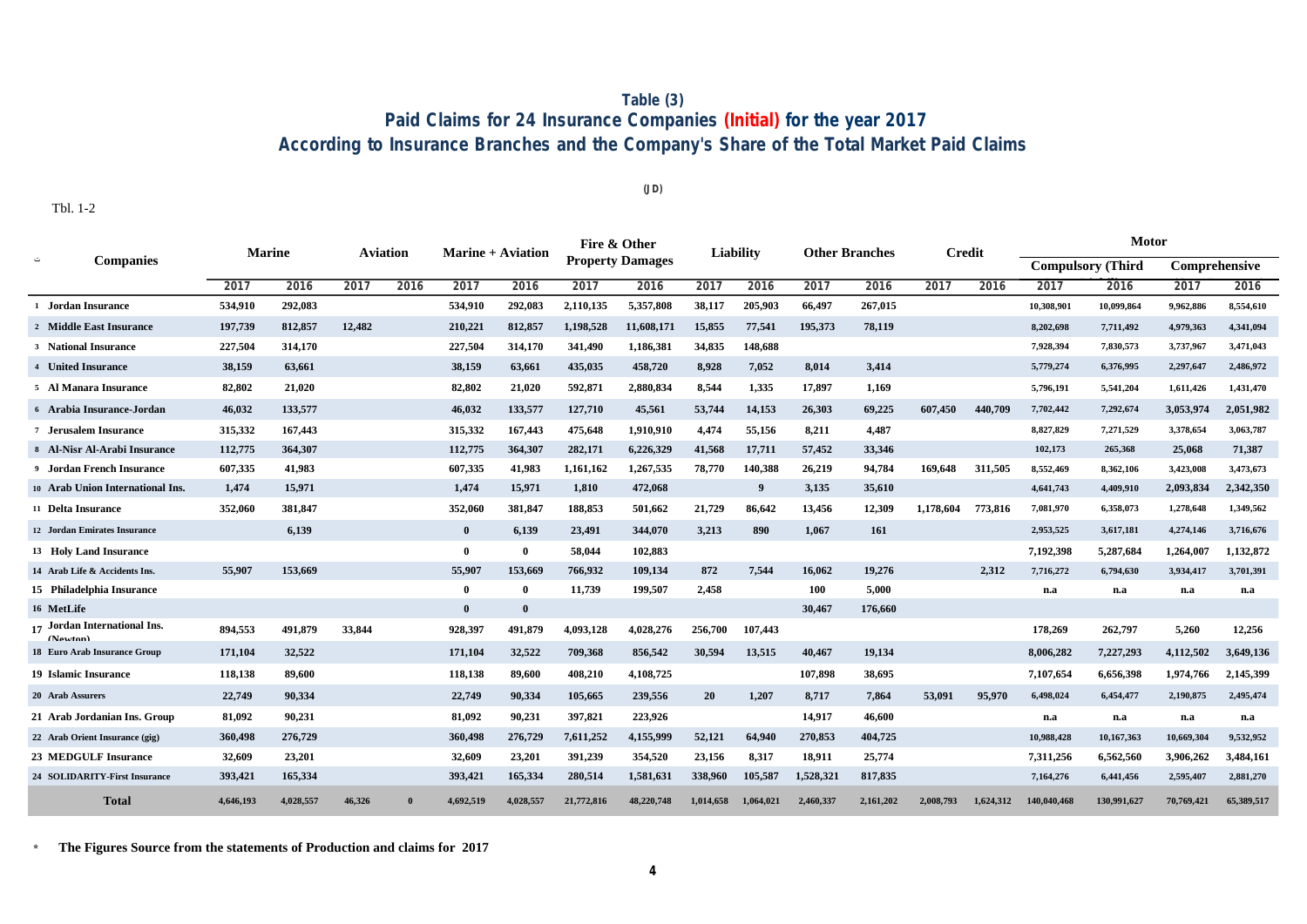## **Paid Claims for 24 Insurance Companies (Initial) for the year 2017 According to Insurance Branches and the Company's Share of the Total Market Paid Claims Table (3)**

**(JD)**

**Tbl. 2-2**

|   |                                       | <b>Total Motor</b>       |             | <b>Medical</b> |             |                      | Non Life Ins. | Life       |            | <b>Total Paid Claims</b> |             | % Share of market  |       |
|---|---------------------------------------|--------------------------|-------------|----------------|-------------|----------------------|---------------|------------|------------|--------------------------|-------------|--------------------|-------|
| ت | <b>Companies</b>                      | Compulsory+Comprehensive |             |                |             | (General Insurances) |               |            |            |                          |             | <b>Paid Claims</b> |       |
|   |                                       | 2017                     | 2016        | 2017           | 2016        | 2017                 | 2016          | 2017       | 2016       | 2017                     | 2016        | 2017               | 2016  |
|   | 1 Jordan Insurance                    | 20,271,787               | 18,654,474  | 6,051,851      | 5,634,265   | 29,073,297           | 30,411,548    | 18,044,778 | 13,286,040 | 47,118,075               | 43,697,588  | 10.49              | 9.95  |
|   | 2 Middle East Insurance               | 13,182,061               | 12,052,586  | 3,851,377      | 3,098,376   | 18,653,415           | 27,727,650    | 1,448,484  | 1,317,242  | 20,101,899               | 29,044,892  | 4.48               | 6.61  |
|   | 3 National Insurance                  | 11,666,361               | 11,301,616  | 4,319,889      | 4,118,077   | 16,590,079           | 17,068,932    | 264,843    | 246,745    | 16,854,922               | 17,315,677  | 3.75               | 3.94  |
|   | 4 United Insurance                    | 8,076,921                | 8,863,967   | 5,878,831      | 4,934,522   | 14,445,888           | 14,331,336    | 96,993     | 891,065    | 14,542,881               | 15,222,401  | 3.24               | 3.47  |
|   | 5 Al Manara Insurance                 | 7,407,617                | 6,972,674   | 710,193        | 462,575     | 8,819,924            | 10,339,607    |            |            | 8,819,924                | 10,339,607  | 1.96               | 2.35  |
|   | 6 Arabia Insurance-Jordan             | 10,756,416               | 9,344,656   | 2,811,015      | 2,612,199   | 14,428,670           | 12,660,080    | 1,575,886  | 1,392,049  | 16,004,556               | 14,052,129  | 3.56               | 3.20  |
|   | <b>7</b> Jerusalem Insurance          | 12,206,483               | 10,335,316  | 1,495,398      | 1,230,829   | 14,505,546           | 13,704,141    | 87,822     | 9,476      | 14,593,368               | 13,713,617  | 3.25               | 3.12  |
|   | 8 Al-Nisr Al-Arabi Insurance          | 127,241                  | 336,755     | 9,707,157      | 9,097,885   | 10,328,364           | 16,076,333    | 2,136,981  | 2,103,645  | 12,465,345               | 18,179,978  | 2.78               | 4.14  |
|   | 9 Jordan French Insurance             | 11,975,477               | 11,835,779  | 7,817,605      | 7,434,641   | 21,836,216           | 21,126,615    | 940,073    | 888,799    | 22,776,289               | 22,015,414  | 5.07               | 5.01  |
|   | 10 Arab Union International Ins.      | 6,735,577                | 6,752,260   | 780,333        | 943,732     | 7,522,329            | 8,219,650     |            |            | 7,522,329                | 8,219,650   | 1.68               | 1.87  |
|   | 11 Delta Insurance                    | 8,360,618                | 7,707,635   | 1,651,164      | 1,843,655   | 11,766,484           | 11,307,566    | 10.390     | 14,351     | 11,776,874               | 11,321,917  | 2.62               | 2.58  |
|   | 12 Jordan Emirates Insurance          | 7,227,671                | 7,333,857   | 458,535        | 518,469     | 7,713,977            | 8,203,586     |            |            | 7,713,977                | 8,203,586   | 1.72               | 1.87  |
|   | 13 Holy Land Insurance                | 8,456,405                | 6,420,556   |                |             | 8,514,449            | 6,523,439     |            |            | 8,514,449                | 6,523,439   | 1.90               | 1.48  |
|   | 14 Arab Life & Accidents Ins.         | 11,650,689               | 10,496,021  | 1,515,406      | 3,216,715   | 14,005,868           | 14,004,671    | 761,132    | 1,001,658  | 14,767,000               | 15,006,329  | 3.29               | 3.42  |
|   | 15 Philadelphia Insurance             | 5,155,222                | 4,819,218   | 697,537        | 1,267,848   | 5,867,056            | 6,291,573     |            |            | 5,867,056                | 6,291,573   | 1.31               | 1.43  |
|   | 16 MetLife                            | $\bf{0}$                 | $\bf{0}$    | 2,978,610      | 2,760,591   | 3,009,077            | 2,937,251     | 1,531,731  | 1,196,624  | 4,540,808                | 4,133,875   | 1.01               | 0.94  |
|   | 17 Jordan International Ins. (Newton) | 183,529                  | 275,053     | 14,989,043     | 8,723,910   | 20,450,797           | 13,626,561    | 643,045    | 930,712    | 21,093,842               | 14,557,273  | 4.70               | 3.31  |
|   | 18 Euro Arab Insurance Group          | 12,118,784               | 10,876,429  | 4,587,605      | 5,116,583   | 17,657,922           | 16,914,725    | 1,513,961  | 863,442    | 19,171,883               | 17,778,167  | 4.27               | 4.05  |
|   | <b>19 Islamic Insurance</b>           | 9,082,420                | 8,801,797   | 5,997,796      | 4,096,403   | 15,714,462           | 17, 135, 220  | 2,188,069  | 2,474,556  | 17,902,531               | 19,609,776  | 3.99               | 4.46  |
|   | 20 Arab Assurers                      | 8,688,899                | 8,949,951   | 1,181,514      | 1,309,114   | 10,060,655           | 10,693,996    | 1,532      | 91,063     | 10,062,187               | 10,785,059  | 2.24               | 2.46  |
|   | 21 Arab Jordanian Ins. Group          | 8,399,031                | 7,148,002   | 2,571,225      | 2,057,855   | 11,464,086           | 9,566,614     | 189,572    | 364,593    | 11,653,658               | 9,931,207   | 2.60               | 2.26  |
|   | 22 Arab Orient Insurance (gig)        | 21,657,732               | 19,700,315  | 64,012,883     | 62,022,072  | 93,965,339           | 86,624,780    |            |            | 93,965,339               | 86,624,780  | 20.92              | 19.72 |
|   | 23 MEDGULF Insurance                  | 11,217,518               | 10,046,721  | 5,695,113      | 4,894,827   | 17,378,546           | 15,353,360    |            |            | 17,378,546               | 15,353,360  | 3.87               | 3.49  |
|   | 24 SOLIDARITY-First Insurance         | 9,759,683                | 9,322,726   | 9,941,157      | 8,441,858   | 22,242,056           | 20,434,971    | 1,629,354  | 943,839    | 23,871,410               | 21,378,810  | 5.32               | 4.87  |
|   | <b>Total</b>                          | 224,364,142              | 208,348,364 | 159,701,237    | 145,837,001 | 416,014,502          | 411,284,205   | 33,064,646 | 28,015,899 | 449,079,148              | 439,300,104 | 100                | 100   |

**\* The General Insurances figures include the Personal Accidents Insurance premiums.**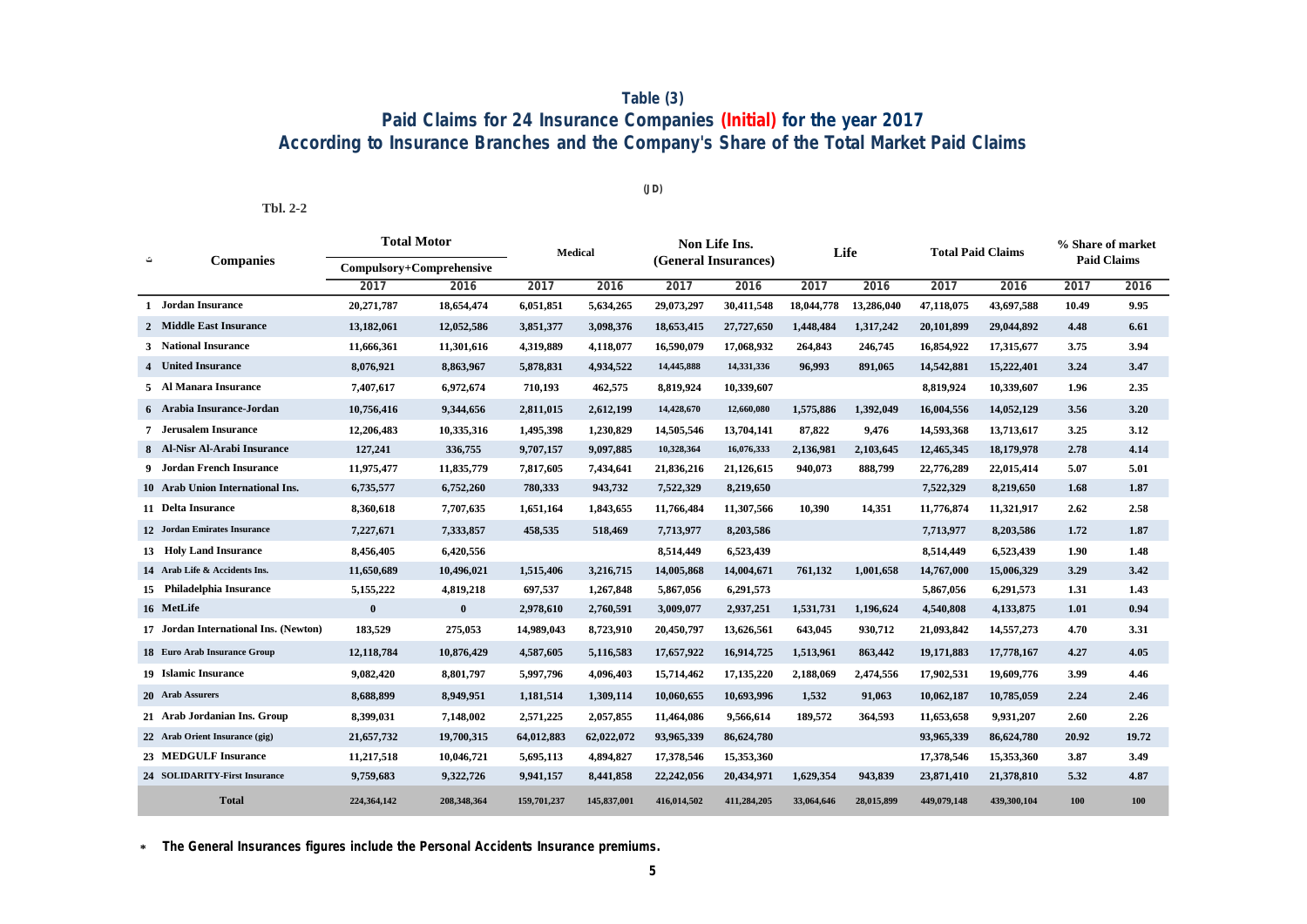#### **Table (4)**

# **Motort Underwritten Premiums for (21) Insurance Companies for 2017 \***

|     |                                         |            |                                            |            |                                               |             |                                 | <b>Foreign Vehicles</b>                            |            |             |                               |                                |            |                     |              |
|-----|-----------------------------------------|------------|--------------------------------------------|------------|-----------------------------------------------|-------------|---------------------------------|----------------------------------------------------|------------|-------------|-------------------------------|--------------------------------|------------|---------------------|--------------|
| No. | Companies                               |            | Compulsory T.P.L /Jordanian<br>Vehicles ** |            | <b>Compulsory T.P.L from</b><br>Comprehensive |             | <b>Total Jordanian Vehicles</b> | <b>Compulsory T.P.L Foreign</b><br><b>Vehicles</b> |            |             | <b>Total Compulsory/T.P.L</b> | Comprehensive<br>(Own Damages) |            | <b>Total Motors</b> |              |
|     |                                         | 2017       | 2016                                       | 2017       | 2016                                          | 2017        | 2016                            | 2017                                               | 2016       | 2017        | 2016                          | 2017                           | 2016       | 2017                | 2016         |
|     | <sup>1</sup> Jordan Insurance           | 5,199,011  | 5,687,246                                  | 1,929,269  | 2,070,713                                     | 7,128,280   | 7,757,959                       | 602,557                                            | 677,336    | 7,730,837   | 8,435,295                     | 8,323,016                      | 9,232,534  | 16,053,853          | 17,667,829   |
|     | <b>Middle East Insurance</b>            | 5,357,103  | 5,750,279                                  | 1,498,738  | 1,433,888                                     | 6,855,841   | 7,184,167                       | 610,287                                            | 677,232    | 7,466,128   | 7,861,399                     | 5,591,811                      | 5,476,732  | 13,057,939          | 13,338,131   |
|     | <b>National Insurance</b>               | 5,406,566  | 5,817,190                                  | 1,444,660  | 985,310                                       | 6,851,226   | 6,802,500                       | 591,106                                            | 651,976    | 7,442,332   | 7,454,476                     | 3,683,850                      | 2,630,119  | 11.126.182          | 10,084,595   |
|     | <b>United Insurance</b>                 | 5,397,690  | 5,902,632                                  | 1,211,884  | 1,227,943                                     | 6,609,574   | 7,130,575                       | 1,129,504                                          | 1,303,371  | 7,739,078   | 8,433,946                     | 3,733,778                      | 3,607,107  | 11,472,856          | 12,041,053   |
|     | 5 Al Manara Insurance                   | 4,210,702  | 4,031,867                                  | 733,967    | 473,765                                       | 4,944,669   | 4,505,632                       | 461,212                                            | 495,434    | 5,405,881   | 5,001,066                     | 1,448,827                      | 1,073,013  | 6,854,708           | 6,074,079    |
|     | Arabia Insurance- Jordan                | 5,546,191  | 6,072,220                                  | 1,257,518  | 879,066                                       | 6,803,709   | 6,951,286                       | 1,180,871                                          | 1,313,244  | 7,984,580   | 8,264,530                     | 3,744,810                      | 2,792,629  | 11,729,390          | 11,057,159   |
| 7   | <b>Jerusalem Insurance</b>              | 5,340,916  | 6,071,985                                  | 1,553,865  | 1,339,190                                     | 6,894,781   | 7,411,175                       | 579,708                                            | 679,069    | 7,474,489   | 8,090,244                     | 4,405,422                      | 4,236,435  | 11,879,911          | 12,326,679   |
| 8   | Al-Nisr Al-Arabi Insurance***           |            |                                            |            |                                               | $\bf{0}$    | $\mathbf{0}$                    |                                                    |            | $\mathbf 0$ | $\bf{0}$                      |                                |            | $\mathbf{0}$        | $\mathbf{0}$ |
|     | <b>Jordan French Insurance</b>          | 5,462,989  | 6,237,237                                  | 1,607,741  | 1,685,990                                     | 7,070,730   | 7,923,227                       | 568,758                                            | 650,668    | 7,639,488   | 8,573,895                     | 3,997,949                      | 3,957,014  | 11,637,437          | 12,530,909   |
|     | Arab Union International Ins.           | 4,657,005  | 2,551,096                                  | 1,388,049  | 1,278,832                                     | 6,045,054   | 3,829,928                       | 540,244                                            | 260,094    | 6,585,298   | 4,090,022                     | 581,990                        | 2,269,749  | 7,167,288           | 6,359,771    |
|     | 11 Delta Insurance                      | 5,319,187  | 6,002,145                                  | 431,034    | 407,238                                       | 5,750,221   | 6,409,383                       | 1,120,940                                          | 1,315,729  | 6,871,161   | 7,725,112                     | 1,486,807                      | 1,480,517  | 8,357,968           | 9,205,629    |
|     | <sup>12</sup> Jordan Emirates Insurance | 1,758,592  | 2,134,238                                  | 1,450,502  | 1,579,704                                     | 3,209,094   | 3,713,942                       | 320,646                                            | 388,931    | 3,529,740   | 4,102,873                     | 3,288,987                      | 2,908,670  | 6,818,727           | 7,011,543    |
|     | 13 Holy Land Insurance                  | 2,844,715  | 178,570                                    | 5,934,948  | 5,994,763                                     | 8,779,663   | 6,173,333                       | 255,726                                            | 5,488      | 9,035,389   | 6,178,821                     | 696,140                        | 668,377    | 9,731,529           | 6,847,198    |
| 14  | Arab Life & Accidents Ins.              | 5,550,705  | 6,028,669                                  | 1,787,542  | 1,509,289                                     | 7,338,247   | 7,537,958                       | 1,228,081                                          | 1,391,334  | 8,566,328   | 8,929,292                     | 4,258,074                      | 3,878,901  | 12,824,402          | 12,808,193   |
|     | <sup>15</sup> Philadelphia Insurance    | n.a        | n.a                                        | n.a        | n.a                                           | n.a         | n.a                             | n.a                                                | n.a        | n.a         | n.a                           | n.a                            | n.a        | 7,562,758           | 4,698,118    |
|     | Jordan International Ins. (Newton)      |            |                                            |            |                                               | $\bf{0}$    | $\bf{0}$                        |                                                    |            | $\bf{0}$    | $\boldsymbol{0}$              |                                |            | $\mathbf{0}$        | $\mathbf{0}$ |
|     | 17 Euro Arab Insurance Group            | 5,416,115  | 5,760,445                                  | 1,572,373  | 1,436,014                                     | 6,988,488   | 7,196,459                       | 1,222,601                                          | 1,340,746  | 8,211,089   | 8,537,205                     | 3,819,586                      | 3,698,186  | 12,030,675          | 12,235,391   |
|     | <sup>18</sup> Islamic Insurance         | 5,177,734  | 5,685,915                                  | 1,256,485  | 1,171,975                                     | 6,434,219   | 6,857,890                       | 604,475                                            | 680,615    | 7,038,694   | 7,538,505                     | 2,135,311                      | 2,134,766  | 9,174,005           | 9,673,271    |
|     | <sup>19</sup> Arab Assurers             | 4,791,152  | 3,329,915                                  | 2,843,433  | 2,498,591                                     | 7,634,585   | 5,828,506                       | 501,894                                            | 382,468    | 8,136,479   | 6,210,974                     | 2,480,660                      | 1,706,882  | 10.617.139          | 7,917,856    |
| 20  | Arab Jordanian Ins. Group               | n.a        | n.a                                        | n.a        | n.a                                           | n.a         | n.a                             | n.a                                                | n.a        | n.a         | n.a                           | n.a                            | n.a        | 8,928,138           | 8,447,275    |
|     | 21 Arab Orient Insurance (gig)          | 5,757,489  | 7,912,344                                  | 4,753,137  | 2,708,366                                     | 10,510,626  | 10,620,710                      | 1,182,050                                          | 1,318,063  | 11,692,676  | 11,938,773                    | 13,136,235                     | 12,474,135 | 24,828,911          | 24,412,908   |
|     | 22 MEDGULF Insurance                    | 5,098,935  | 4,856,191                                  | 996,803    | 937,931                                       | 6,095,738   | 5,794,122                       | 580,897                                            | 733,675    | 6,676,635   | 6,527,797                     | 4,006,331                      | 3,745,547  | 10,682,966          | 10,273,344   |
|     | 23 SOLIDARITY-First Insurance           | 5,543,037  | 5,917,268                                  | 1,523,155  | 1,651,208                                     | 7,066,192   | 7,568,476                       | 1,229,051                                          | 1,357,508  | 8,295,243   | 8,925,984                     | 2,846,712                      | 1,875,324  | 11,141,955          | 10,801,308   |
|     | <b>Total</b>                            | 93,835,834 | 95,927,452                                 | 35,175,103 | 31,269,776                                    | 129,010.937 | 127, 197, 228                   | 14,510,608                                         | 15,622,981 | 143,521,545 | 142,820,209                   | 73,666,296                     | 69,846,637 | 233,678,737         | 225,812,239  |

 $^\star$ **Source: Initilal Financial statements of (21) Insurance Companies.**

\*\* **The T.P.L Jordanian Vehicles Include T.P.L Policies issued by the Unified Bureau and T.P.L Tenders Premiums and Orange Card Policies.**

**\*\*\* Insurance companies asked voluntary to revoke their Motor Insurance license:** 

**1- AL-Nisr Al-Arabi Insurance Co. since 1/1/2012.**

**2- Jordan International Insurance (Newton) Co. since 14/3/2012**